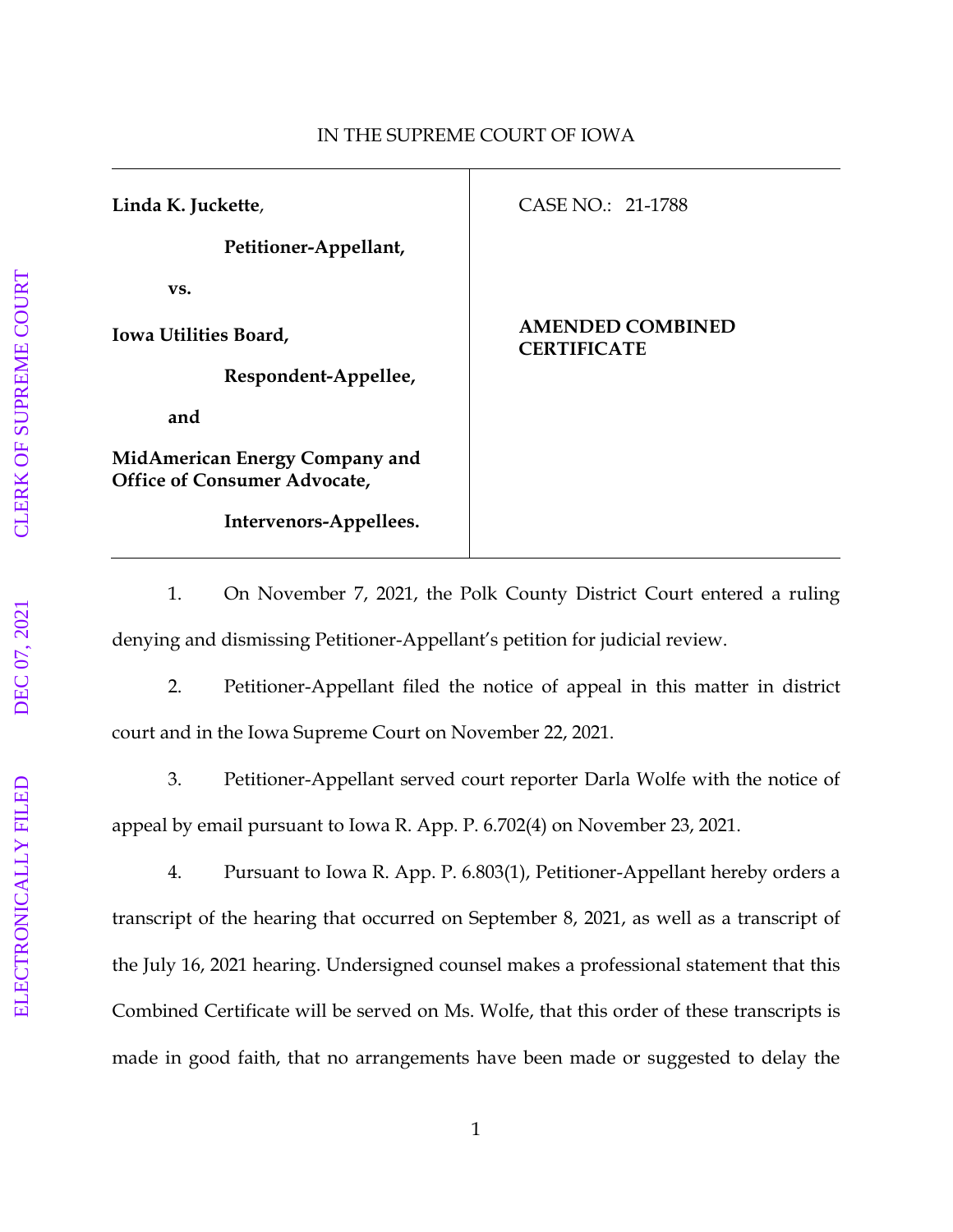preparation of the transcript, and that payment for the transcripts will be made in accordance with the Rules of Appellate Procedure.

5. No statement of the proceeding as provided by Iowa R. App. P. 6.806 will be provided by Appellant because a transcript is available.

6. No expedited deadlines under Iowa R. App. P. 6.902 apply to this case.

7. I assert in good faith that this appeal meets jurisdiction requirements and is from a ruling denying Petitioner-Appellant's petition for judicial, which is a final ruling, and that a timely notice of appeal has been filed in accordance with Iowa R. App. P. 6.101(1)(b).

8. The names of the parties involved in this appeal and their designations in district court are shown below under column A. Their respective attorneys' names, law firms, addresses, and telephone numbers are shown below under column B:

Appellant: Linda K. Juckette William M. Reasoner

Appellees: Iowa Utilities Board John Tack

## Column A - Parties Column B – Attorneys

Petitioner John E. Lande Dickinson, Mackaman, Tyler & Hagen P.C., 699 Walnut Street, Suite 1600, Des Moines, IA 50309, (515) 244-2600

Respondent Matthew Oetker Iowa Utilities Board 1375 E. Court Avenue Des Moines, IA 50309 (515) 725-7300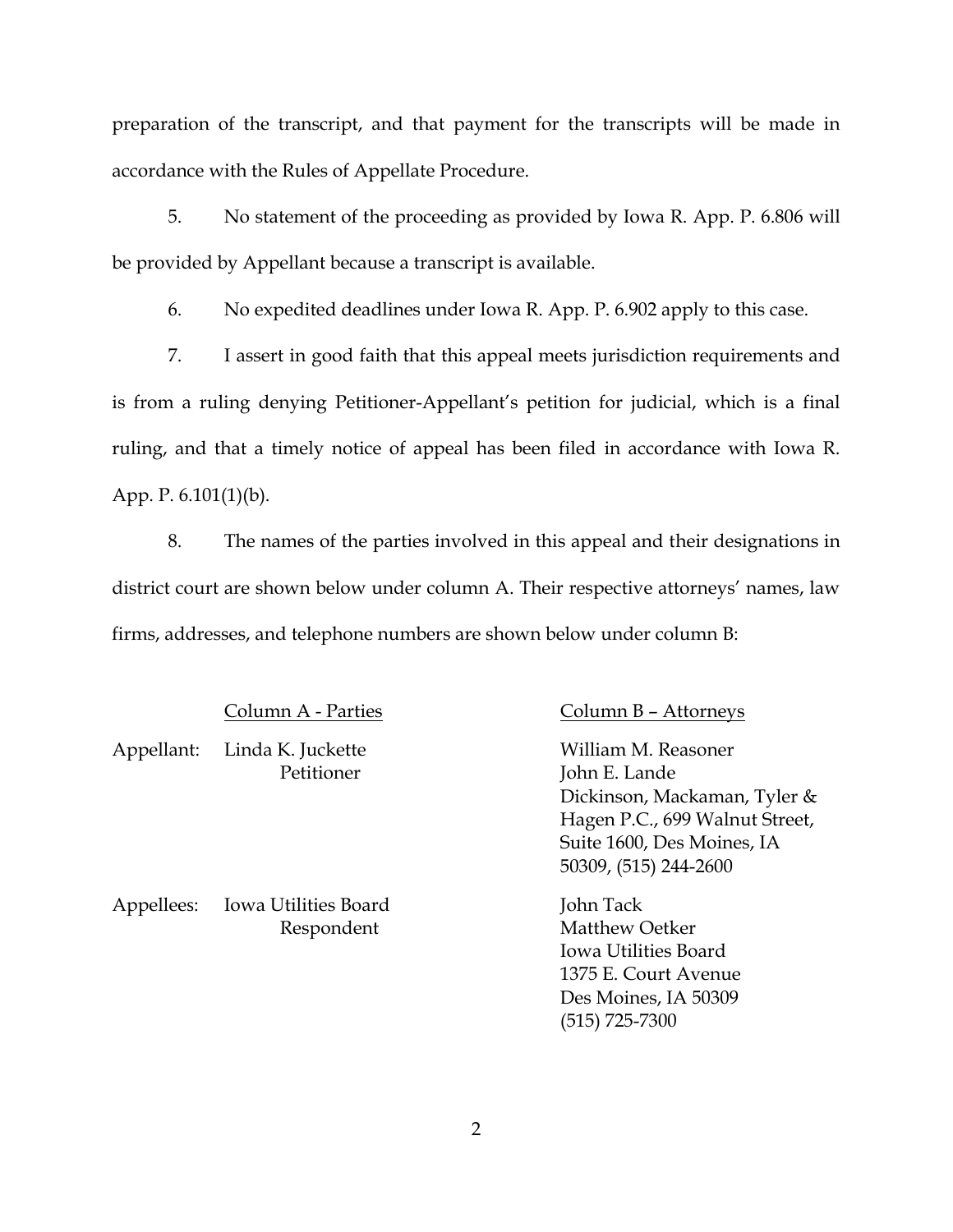|                          | MidAmerican Energy Company<br>Intervenor                                                                                   | Andrew L. Magner<br>MidAmerican Energy Company<br>666 Grand Avenue, Suite 500<br>Des Moines, IA 50309<br>$(515)$ 281-2376                           |
|--------------------------|----------------------------------------------------------------------------------------------------------------------------|-----------------------------------------------------------------------------------------------------------------------------------------------------|
|                          | Office of Consumer Advocate<br>Intervenor                                                                                  | Jeffrey J. Cook<br>Office of Consumer Advocate<br>1375 East Court Avenue<br>Des Moines, IA 50309<br>$(515)$ 725-7205                                |
| Amici:                   | Iowa Assoc. of Electric Cooperatives                                                                                       | Dennis L. Puckett<br>Amanda A. James<br>Sullivan & Ward, P.C.<br>6601 Westown Parkway<br>Suite 200<br>West Des Moines, IA 50266<br>$(515)$ 244-3500 |
| Iowa Utility Association | Stanley J. Thompson<br>Dentons Davis Brown PC<br>215 10th Street, Suite 1300<br>Des Moines, Iowa 50309<br>$(515)$ 246-7985 |                                                                                                                                                     |
|                          | <b>ITC Midwest LLC</b>                                                                                                     | Bret A. Dublinske<br>Brant M. Leonard<br>Fredrikson & Byron, P.A.<br>111 East Grand Avenue, Suite 301<br>Des Moines, Iowa 50309<br>$(515)$ 242-8904 |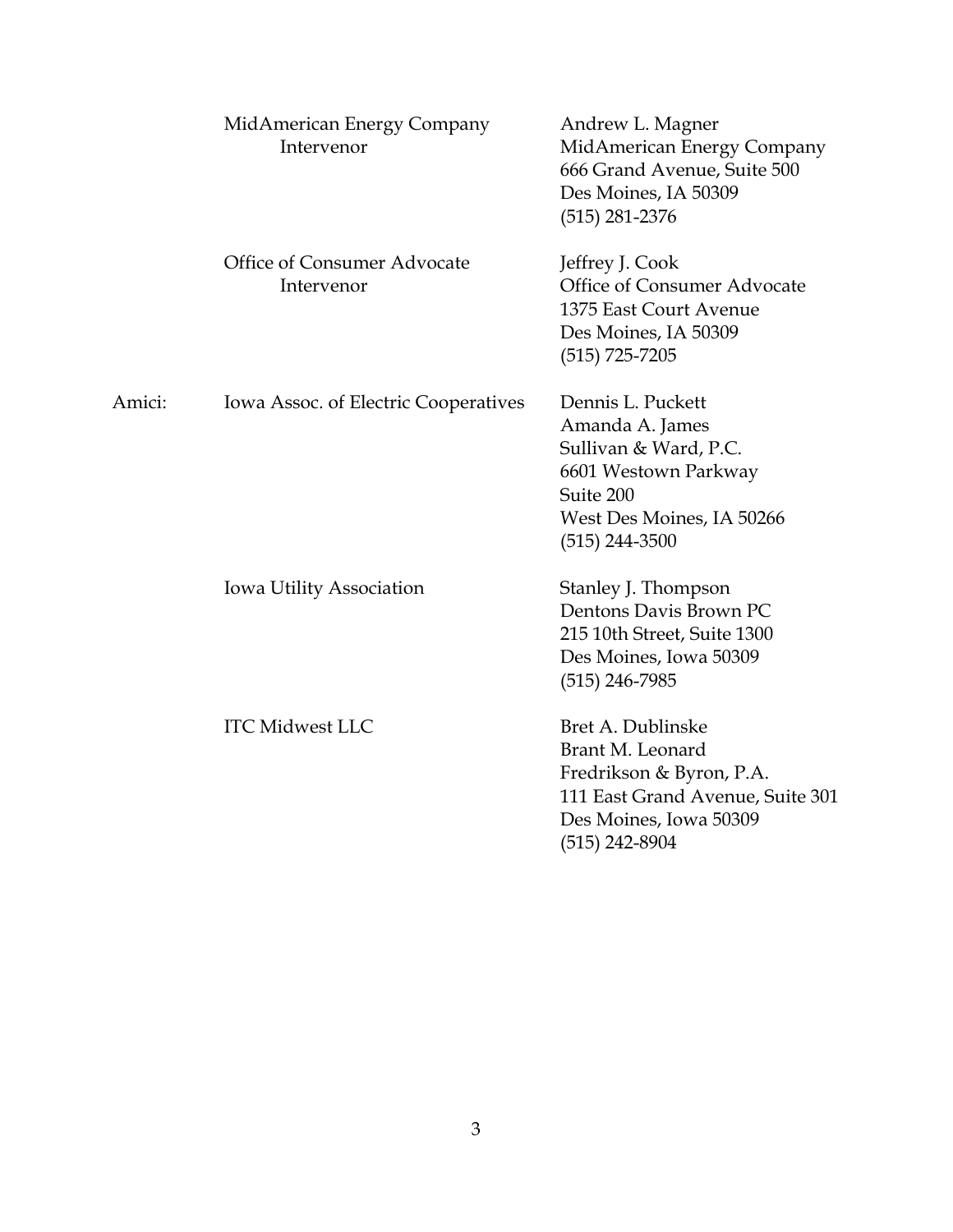By:

John E. Lande, AT0010976 William M. Reasoner, AT0013464 DICKINSON, MACKAMAN, TYLER & HAGEN, P.C. 699 Walnut Street, Suite 1600 Des Moines, Iowa 50309-3986 Telephone: (515) 244-2600 FAX: (515) 246-4550 [jlande@dickinsonlaw.com](mailto:jlande@dickinsonlaw.com) [wreasoner@dickinsonlaw.com](mailto:wreasoner@dickinsonlaw.com)

Attorneys for Petitioner-Appellant Linda K. Juckette